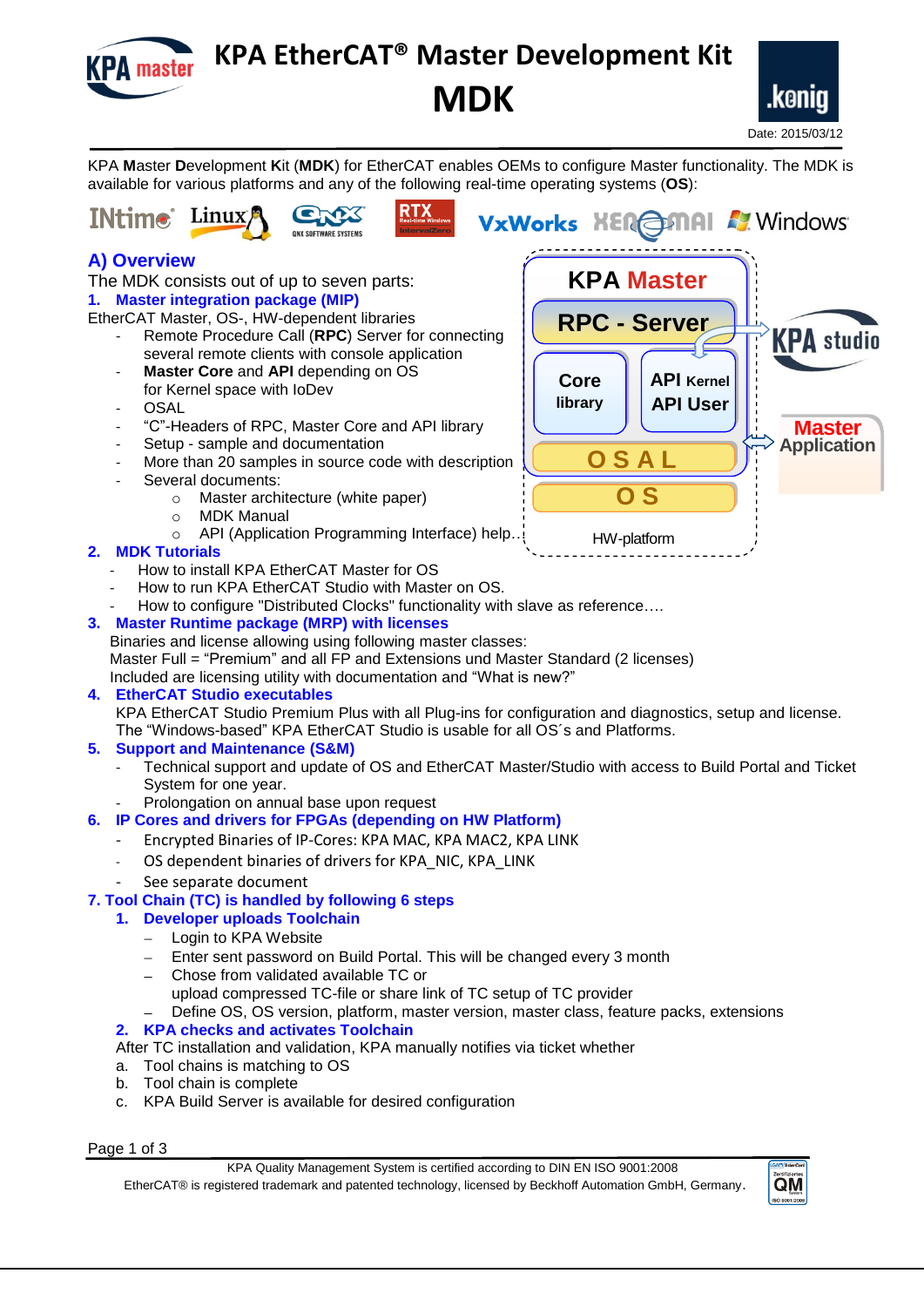**KPA** master

# **KPA EtherCAT® Master Development Kit MDK**



#### **3. KPA enables link to matching OSAL and gives optional access to Source Code**

Besides the OSAL of mentioned above OSes additionally OnTime RTOS-32, PikeOS (partly), RTAI with RTnet were ported and can be adapted. Upon correct checking KPA manually provides developers with access to:

- a. Latest tested released MDK matches the desired configuration and adapted OSAL
- b. Optional Read / Write access to Source of a matching OSAL as "C" plus documentation
- **4. Optionally Developer adapts KPA OSAL to his OS and hardware**
- **5. Developer parameterizes Make File for next built with**
	- customized Master Sources (master -version, -class, feature packs, extensions)
- custom specific Build Job (OS, OS-version, platform, BSP Package, (custom specific) OSAL **6. Developer gets executable**

**Optional Products based on MDK** See separate documents: OSAL in source code, Motion Development Kit

### **B. Comparison MDK with MDK trial**

| <b>Item</b> | <b>Criteria</b>                               | <b>MDK</b>        | <b>MDK trial</b>                |
|-------------|-----------------------------------------------|-------------------|---------------------------------|
|             |                                               | 710S VVVH         | 720S VVVH                       |
|             |                                               | 76OS FTMH (for M) | 77OS FTMH (for M)               |
|             | Purpose                                       | Development       | Evaluation                      |
|             | Master Integration Package (MIP)              |                   |                                 |
| っ           | <b>MDK Tutorials</b>                          |                   |                                 |
| 3           | Licenses for Master Runtimes (MRT)            | 3                 | Trial $^{2}$                    |
| 4           | <b>KPA EtherCAT Studio License</b>            | Premium unlimited | Premium 3 months                |
| 5           | Support & Maintenance 66OS FTMH 3)            | year              | Startup support                 |
|             | Support & Maintenance 61OS VVVH <sup>3)</sup> | 2 years           | Startup support                 |
| 6           | FPGA IP-Core(s) with drivers                  | encrypted IPs     | Board spec. image <sup>4)</sup> |
|             | Tool Chain support for 76OS FTMH only         | vear              | 3 months                        |

**Remarks** 

- 1) 3 Master-licenses are included within MDK. One Full imcl. Premium with all FP and Ext and two Standard.
- 2) Trial Master works for one hour in OPERATIONAL and cannot be licensed
- 3) S&M-conditions you find on our customer portal after Login
- 4) Upon request

### **C. Master Classes**

| <b>Premium</b>  |                      | <b>Extensions</b>                  |
|-----------------|----------------------|------------------------------------|
|                 | Cable-<br>Redundancy | External<br>Synchronization        |
| <b>Standard</b> |                      | CAN-DBC                            |
| EoE<br>SoE      | <b>TCP/UDP-MBx</b>   | Event-Handler                      |
| <b>VoE</b>      | Data Logger          | <b>Multiple Masters</b>            |
|                 |                      | Any future                         |
|                 |                      | Extension                          |
|                 | AoE<br>DC.           | <b>Hot Connect</b><br>Frame Logger |

Standard Master cannot be combined with all Feature- and Extension-packs from the premium package in Master Version 1.5 and 1.6.

Page 2 of 3

KPA Quality Management System is certified according to DIN EN ISO 9001:2008 EtherCAT® is registered trademark and patented technology, licensed by Beckhoff Automation GmbH, Germany.